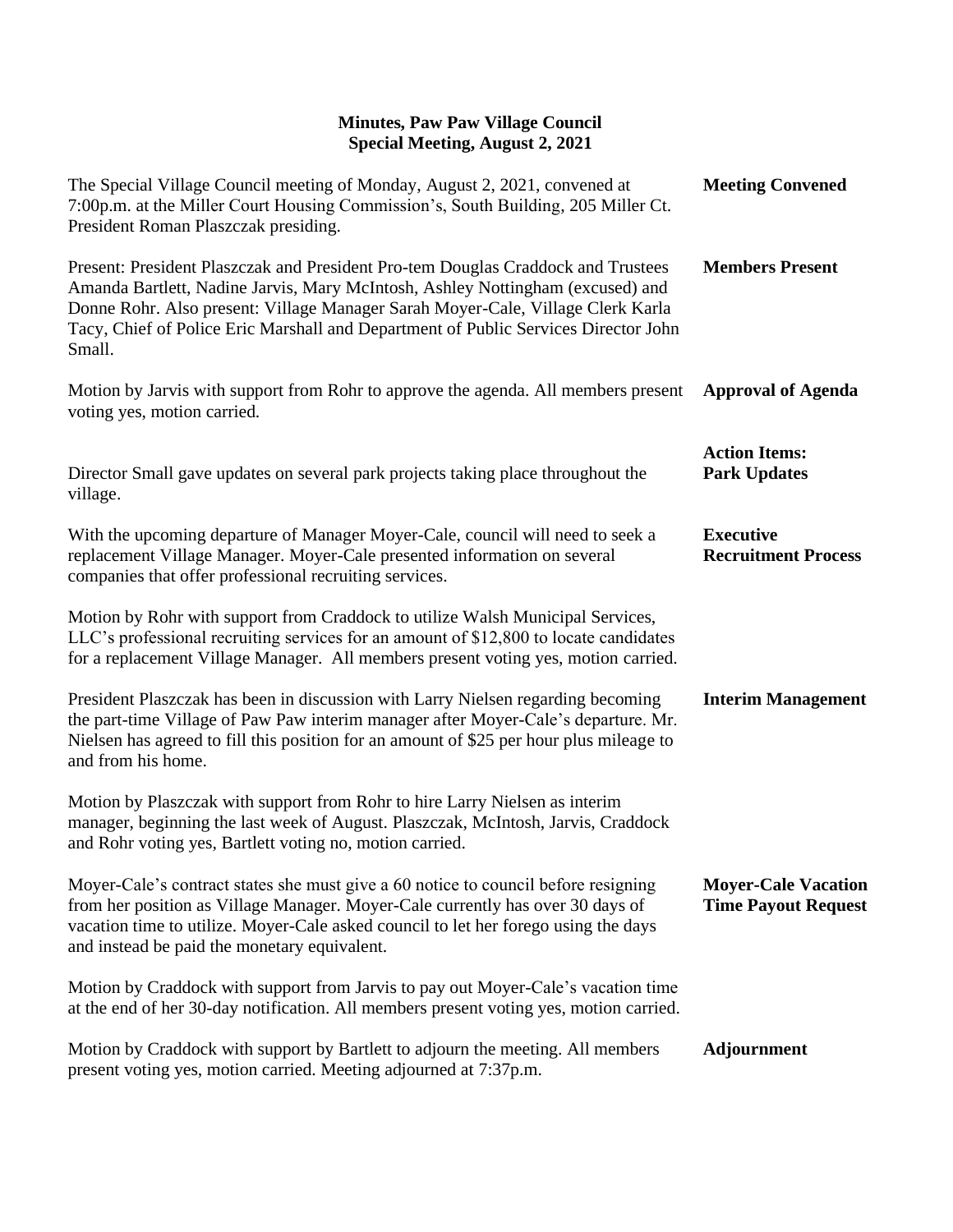**Minutes, Paw Paw Village Council Special Meeting, August 2, 2021**

Respectfully submitted:

\_\_\_\_\_\_\_\_\_\_\_\_\_\_\_\_\_\_\_\_\_\_ \_\_\_\_\_\_\_\_\_\_\_\_\_\_\_\_\_\_\_\_\_\_\_ **Karla Tacy** Roman Plaszczak<br>
Village Clerk Village President Village President